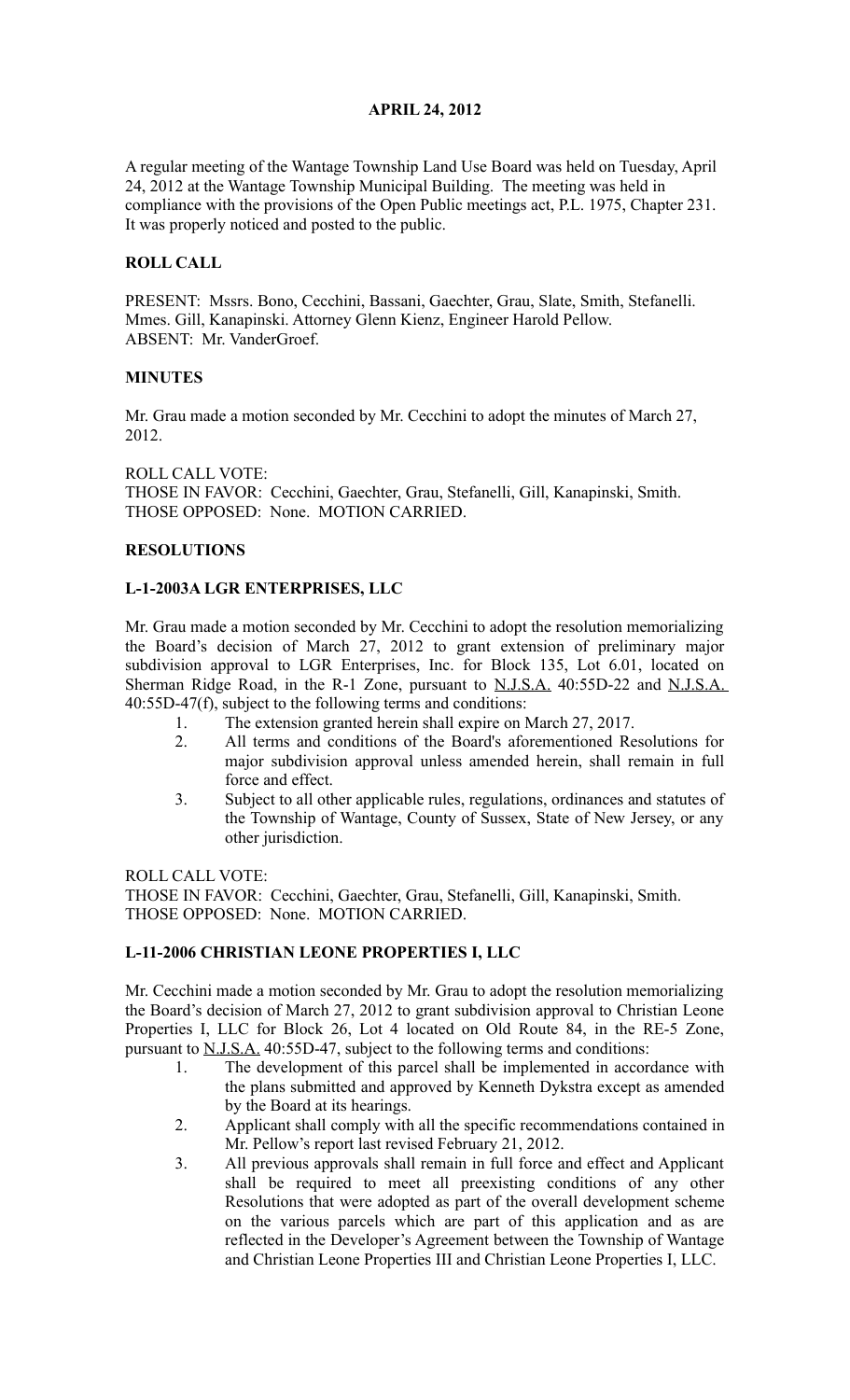- 4. Applicant shall plant a staggered row of evergreens a minimum of eight (8) trees between their property and that owned by Mr. Kuchta subject to final review and approval of the Board Engineer.
- 5. Pre-construction Meeting at least seventy-two (72) hours before any construction, a pre-construction meeting shall be held with municipal representatives, the Developer and its engineers and contractors. The meeting shall be held only after the Engineer's opinion of probable cost has been submitted to the municipality for computation of engineering and inspection fees posted, the form of which is to be approved by the Municipal Engineer.
- 6. Prior to the issuance of any construction permit, the Applicant shall file with the Board and Construction Official an affidavit verifying that the Applicant is in receipt of all necessary agency approvals other than the municipal agency having land use jurisdiction over the application and supply a copy of any approvals received.
- 7. The Deed recorded memorializing this subdivision shall specifically refer to this Resolution and shall be subject to the review and approval of the Board Engineer and Board Attorney. The Applicant shall record the Subdivision Deed within 190 days of the memorializing Resolution being adopted. Failure to do so shall render this approval null and void.
- 8. Payment of all fees, costs, escrows due or to become due. Any monies are to be paid within twenty (20) days of said request by the Board's Secretary.
- 9. Certificate that taxes are paid to date of approval.
- 10. Sussex County Planning Board approval.
- 11. Subject to all other applicable rules, regulations, ordinances and statutes of the Township of Wantage, County of Sussex, State of New Jersey, or any other jurisdiction.

ROLL CALL VOTE:

THOSE IN FAVOR: Cecchini, Grau, Stefanelli, Gill, Kanapinski, Smith. THOSE OPPOSED: None. MOTION CARRIED

# **L-12-06 BEEMERVILLE CEMETERY ASSOCIATION**

Mr. Grau made a motion seconded by Mr. Cecchini to adopt the resolution memorializing the Board's decision of March 27, 2012 to grant minor subdivision approval to Beemerville Cemetery Association for Block 160, Lot 12, located on Lusscroft Road in the R-5 Zone, pursuant to  $N.I.S.A.$  40:55D-47, subject to the following terms and conditions:

- 1. The subdivision of this parcel shall be implemented in accordance with the plans submitted and approved and as reflected on plans entitled Proposed Subdivision of Tax Lot 12, Block 160 owned by Space Farms, Inc. prepared Edward P. Brands, L.S. dated June 3, 2011.
- 2. Applicant shall obtain Sussex County Planning Board approval, if required.
- 3. Payment of all fees, costs, escrows due or to become due. Any monies are to be paid within twenty (20) days of said request by the Board's Secretary.
- 4. Certificate that taxes are paid to date of approval.
- 5. Subject to all other applicable rules, regulations, ordinances and statutes of the Township of Wantage, County of Sussex, State of New Jersey, or any other jurisdiction.

ROLL CALL VOTE:

THOSE IN FAVOR: Cecchini, Gaechter, Grau, Stefanelli, Gill, Kanapinski, Smith. THOSE OPPOSED: None. MOTION CARRIED.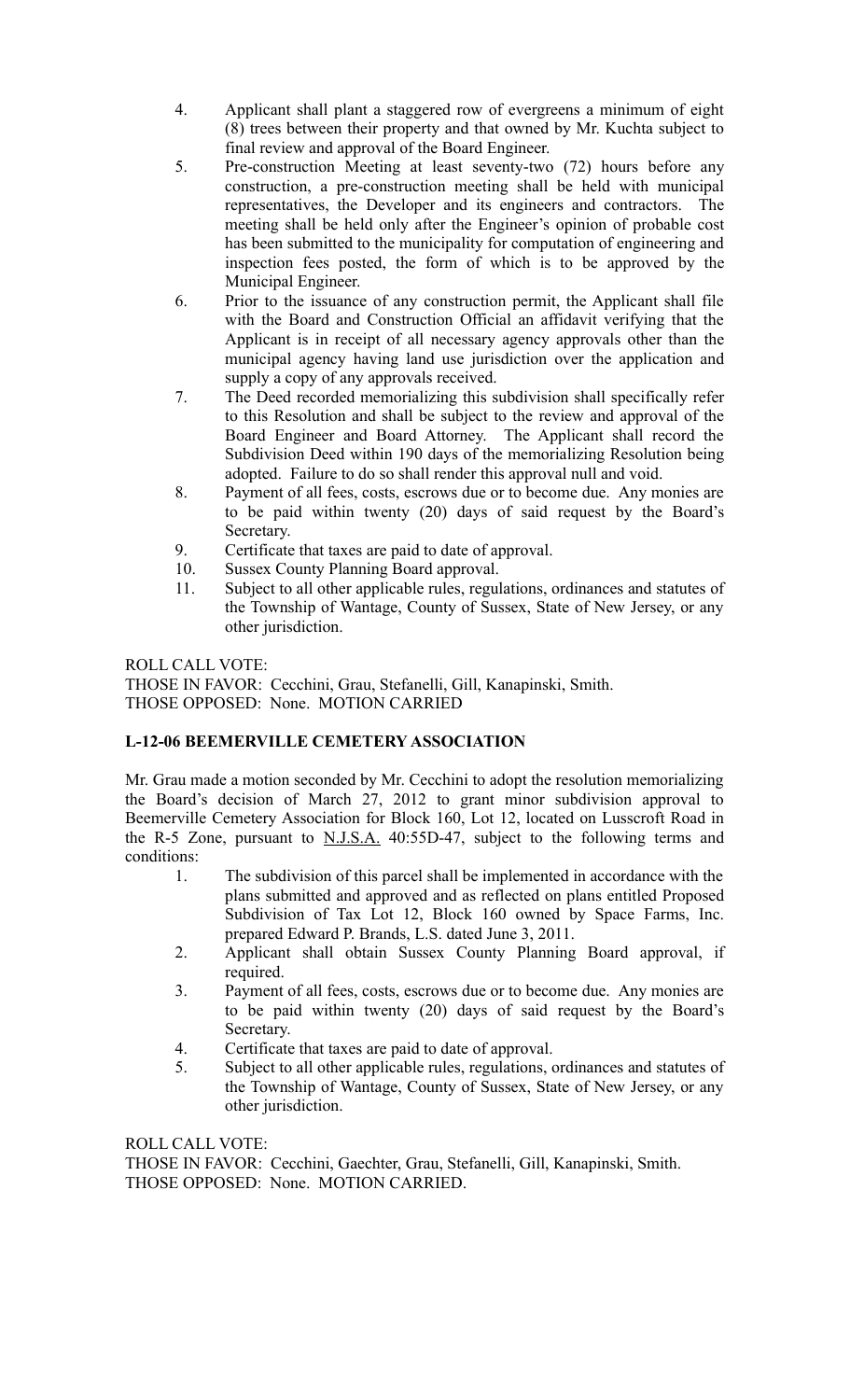# **L-12-08 TRI-STATE PUMP & SEPTIC SUPPLY, LLC**

It was discussed that the applicant's name would have to be corrected and that a preconstruction meeting should be added to the conditions of approval.

Mr. Cecchini made a motion seconded by Mr. Grau to adopt the resolution, with corrections, memorializing the Board's decision to grant preliminary amended site plan approval with "c" variance to Tri-State Pump & Septic for Block 14, Lot 15.01, located on State Highway Route 23, in the HC Zone, pursuant to N.J.S.A. 40:55D-46 and N.J.S.A. 40:55D-70(c), subject to the following terms and conditions:

- 1. The development of this parcel shall be implemented in accordance with the plans submitted and approved except as amended at the hearing.
- 2. Applicant shall adhere to all the specific recommendations contained in the March 19, 2012 report of Harold E. Pellow.
- 3. Applicant shall obtain all other agency approvals as are necessary.
- 4. Applicant shall only be permitted to have a temporary sign along the road.
- 5. Pre-construction Meeting at least seventy-two (72) hours before any construction, a pre-construction meeting shall be held with municipal representatives, the Developer and its engineers and contractors. The meeting shall be held only after the Engineer's opinion of probable cost has been submitted to the municipality for computation of engineering and inspection fees posted, the form of which is to be approved by the Municipal Engineer.
- 6. Payment of all fees, costs, escrows due or to become due. Any monies are to be paid within twenty (20) days of said request by the Board's Secretary.
- 7. No use or occupancy of the building shall be permitted until the Applicant has obtained final site plan approval from the Wantage Township Land Use Board.
- 8. Certificate that taxes are paid to date of approval.
- 9. Sussex County Planning Board approval, if necessary.
- 10. Subject to all other applicable rules, regulations, ordinances and statutes of the Township of Wantage, County of Sussex, State of New Jersey, or any other jurisdiction.

#### ROLL CALL VOTE:

THOSE IN FAVOR: Cecchini, Gaechter, Grau, Stefanelli, Gill, Kanapinski, Smith. THOSE OPPOSED: None. MOTION CARRIED.

### **L-12-09 HOPE EVANGELICAL FREE CHURCH**

Mr. Grau made a motion seconded by Mr. Cecchini to adopt the resolution memorializing the Board's decision made on March 27, 2012 granting final major site plan approval to Hope Evangelical Free Church for Block 2, Lot 51.01, located on Sussex County Route 565 in the HC Zone, pursuant to N.J.S.A. 40:55D-50, subject to the following terms and conditions:

- 1. Completion of the project shall be in accordance with the specific plans including the final as built entitled "Final As Built for Hope Evangelical Free Church Lot 51.01, Block 2, 1574 Route 565, Township of Wantage, County of Sussex, New Jersey dated February 10, 2012".
- 2. Applicant shall post a performance guarantee in the amount of \$77,087.29 plus 120 percent (120%) of that bond amount to equal a total performance guarantee amount of \$92,505.35 in a form deemed acceptable to the Township Attorney.
- 3. Applicant shall provide evidence of soil conservation certificate subject to the review and approval of the Board Engineer.
- 4. Sussex County Planning Board approval, if required.
- 5. The Applicant shall provide evidence in the Construction Department file that all rollback taxes are appropriately addressed.
- 6. Payment of all fees, costs, escrows due or to become due. Any monies are to be paid within twenty (20) days of said request by the Board's Secretary.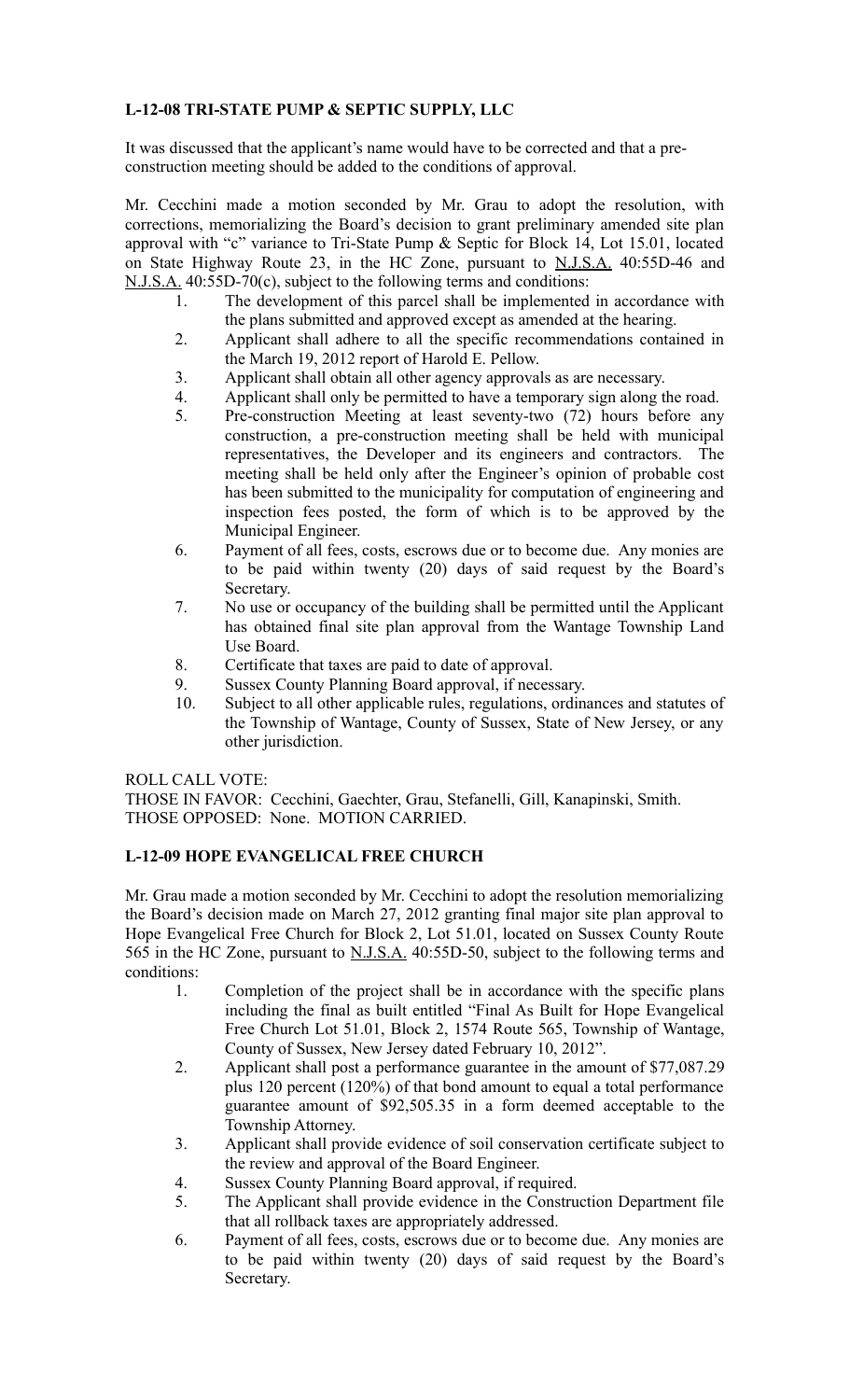- 7. Certificate that taxes are paid to date of approval.
- 8. Subject to all other applicable rules, regulations, ordinances and statutes of the Township of Wantage, County of Sussex, State of New Jersey, or any other jurisdiction.

ROLL CALL VOTE:

THOSE IN FAVOR: Cecchini, Gaechter, Grau, Stefanelli, Gill, Kanapinski, Smith. THOSE OPPOSED: None. MOTION CARRIED.

### **L-12-10 MICHAEL & RENEE HENDERSON**

Mr. Grau made a motion seconded by Ms. Kanapinski to adopt the resolution memorializing the Board's decision of March 27, 2012 granting minor subdivision approval to Mike & Renee Henderson for Block 138, Lots 10.07 and 10.08, located on Skytop Road in the R-1 Zone pursuant to N.J.S.A. 40:55D-47, subject to the following terms and conditions:

- 1. The development of this parcel shall be implemented in accordance with the plans submitted and approved and as depicted on a plan entitled Minor Subdivision/Lot Line Adjustment for Lots 10.07 and 10.08 in Block 138 Skytop Road, Wantage Township, Sussex County, New Jersey prepared by Eric R. Smart Associates, Land Surveying dated February 10, 2012, last revised March 22, 2012.
- 2. Sussex County Planning Board approval.
- 3. Applicants shall be responsible for any COAH fees that may be applicable at the time a building permit is sought.
- 4. Payment of all fees, costs, escrows due or to become due. Any monies are to be paid within twenty (20) days of said request by the Board's Secretary.
- 5. Certificate that taxes are paid to date of approval.
- 6. Subject to all other applicable rules, regulations, ordinances and statutes of the Township of Wantage, County of Sussex, State of New Jersey, or any other jurisdiction.

#### ROLL CALL VOTE:

THOSE IN FAVOR: Cecchini, Gaechter, Grau, Stefanelli, Gill, Kanapinski, Smith. THOSE OPPOSED: None. MOTION CARRIED.

#### **PLANNER CONTRACT RESOLUTION**

Mr. Grau made a motion seconded by Mr. Cecchini to adopt the resolution memorializing the Board's decision of April 24, 2012 to accept the contract for the Planner to the Land Use Board for the remainder of 2012.

ROLL CALL VOTE: THOSE IN FAVOR: Bono, Cecchini, Bassani, Gaechter, Grau, Slate, Stefanelli, Gill, Smith. THOSE OPPOSED: None. MOTION CARRIED.

#### **OLD BUSINESS**

A site walk was scheduled for the property known as Block 26, Lot 5.01 located on Old Route 84. This property is the subject of the application of Christian Leone Properties II, LLC designated as L-12-03. The site walk was scheduled for Friday, April 27, 2012 at 1:00 p.m.

### **NEW BUSINESS**

A subcommittee meeting was scheduled for Thursday, May 17, 2012 at 9:00 a.m. with the Bicsak group.